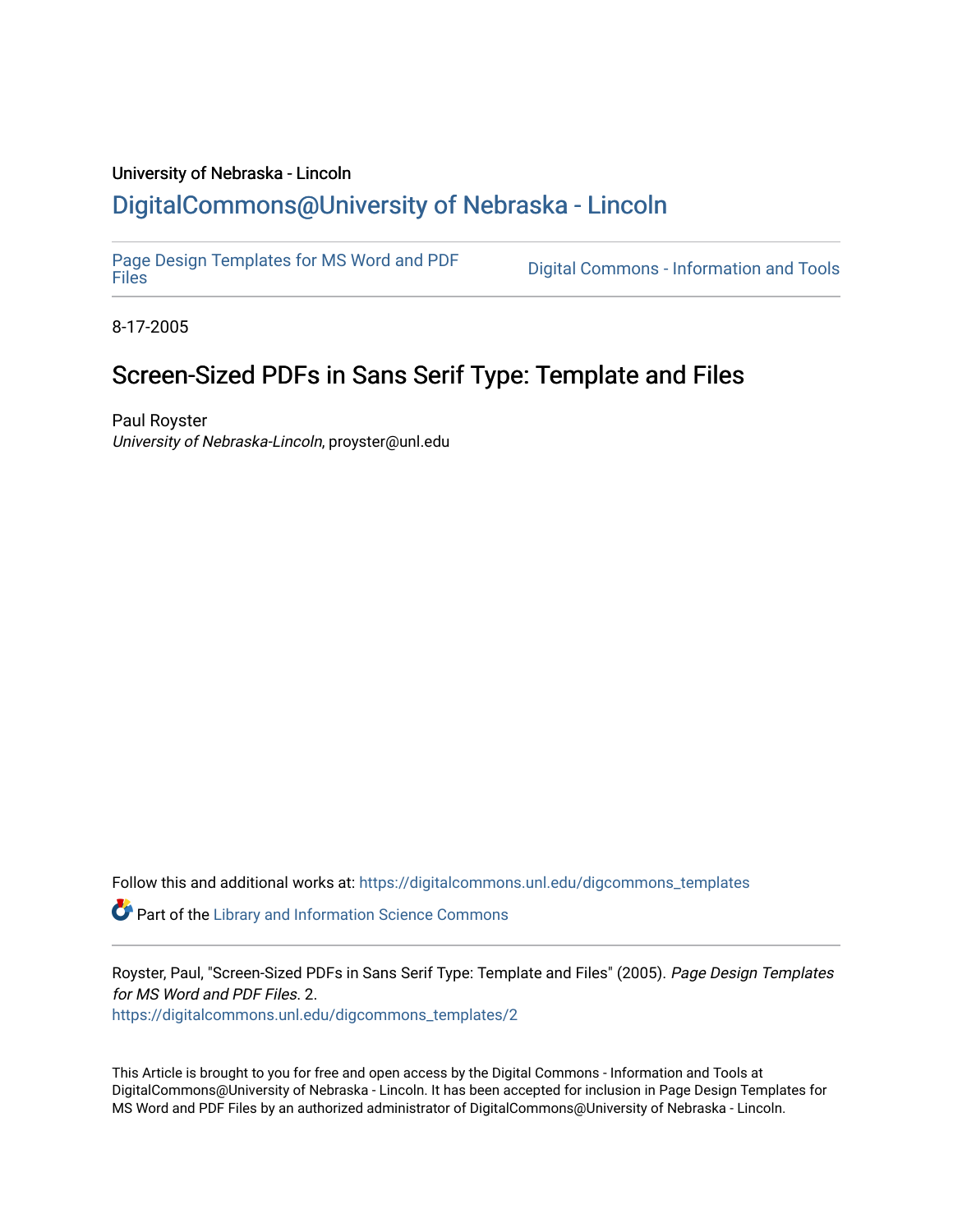This document style is intended for reading onscreen. It creates a two-page spread that fits on <sup>a</sup> single screen (of 1024 <sup>x</sup> 768 pixels), with type that remains readable at 75% magnification. It includes design and typographic settings to accommodate common text elements: headings, subtitles, extracts, etc. The font is Lucida Sans Unicode, set single-spaced. It is a sans serif font, which allows for greater readability at smaller sizes and onscreen. The basic text size is 11 point. The font is engineered with <sup>a</sup> tall line-height, so that even set "solid" (*i.e.*, single-spaced) there is ample "leading" between the lines for clear reading. The overall design is "left aligned"—that is all titles, subtitles, headings, etc. are lined up on the left margin. Paragraphs are justified, for easier reading; titles, headings, references, captions, and endnotes are not justified.

The two files attached to this documents are:

- Screen SansSerif file.doc <sup>=</sup> <sup>a</sup> blank MS Word file with these page and type specifications already loaded. Enter (or paste) your text into this file and Save under <sup>a</sup> new name.
- <u>Screen SansSerif template.dot</u> = an MS Word template; use this to create a new blank document. Templates are generally stored in <sup>a</sup> folder in Program Files <sup>&</sup>gt; Microsoft Office <sup>&</sup>gt; **Templates**
- What follows are sample pages and specifications for the type, margins, settings, etc.

# Lorem Ipsum [title]

### Dolor Sit Amet, Consectetuer Adipiscing Elit [subtitle]

#### Marcus T. Cicero, Senatus populusque Romani [author]

Lorem ipsum dolor sit amet, consectetuer adipiscing elit. In in nunc. Praesent odio. Phasellus nunc magna, luctus id, scelerisque id, sodales vel, wisi. Nulla lacinia tincidunt quam. Pellentesque dignissim. Vestibulum laoreet libero et erat. Morbi wisi. Etiam pretium odio in dolor. Nulla vulputate commodo lacus. Fusce ornare rutrum nunc. [abstract]

Lorem ipsum dolor sit amet, consectetuer adipiscing elit. In in nunc. Praesent odio. Phasellus nunc magna, luctus id, scelerisque id, sodales vel, wisi. Nulla lacinia tincidunt quam. Pellentesque dignissim. Vestibulum laoreet libero et erat. Morbi wisi. Etiam pretium odio in dolor. Nulla vulputate commodo lacus. Fusce ornare rutrum nunc. Fusce ornare rutrum nunc. [First text paragraph]

Proin suscipit, libero vitae commodo egestas, lacus erat dapibus metus, quis semper ligula urna quis tortor. Cras nonummy, sem non placerat eleifend, urna tortor feugiat orci, tincidunt suscipit nunc orci sit amet ipsum. Duis molestie viverra sem. Nam vel mauris. Cras sit amet dui vel eros mattis laoreet. Nunc a nunc quis ligula mollis aliquam. Fusce vel nibh. Praesent rhoncus vestibulum sem. Vivamus eu diam et nibh malesuada ornare. Donec facilisis convallis est. Donec id elit in mi congue iaculis.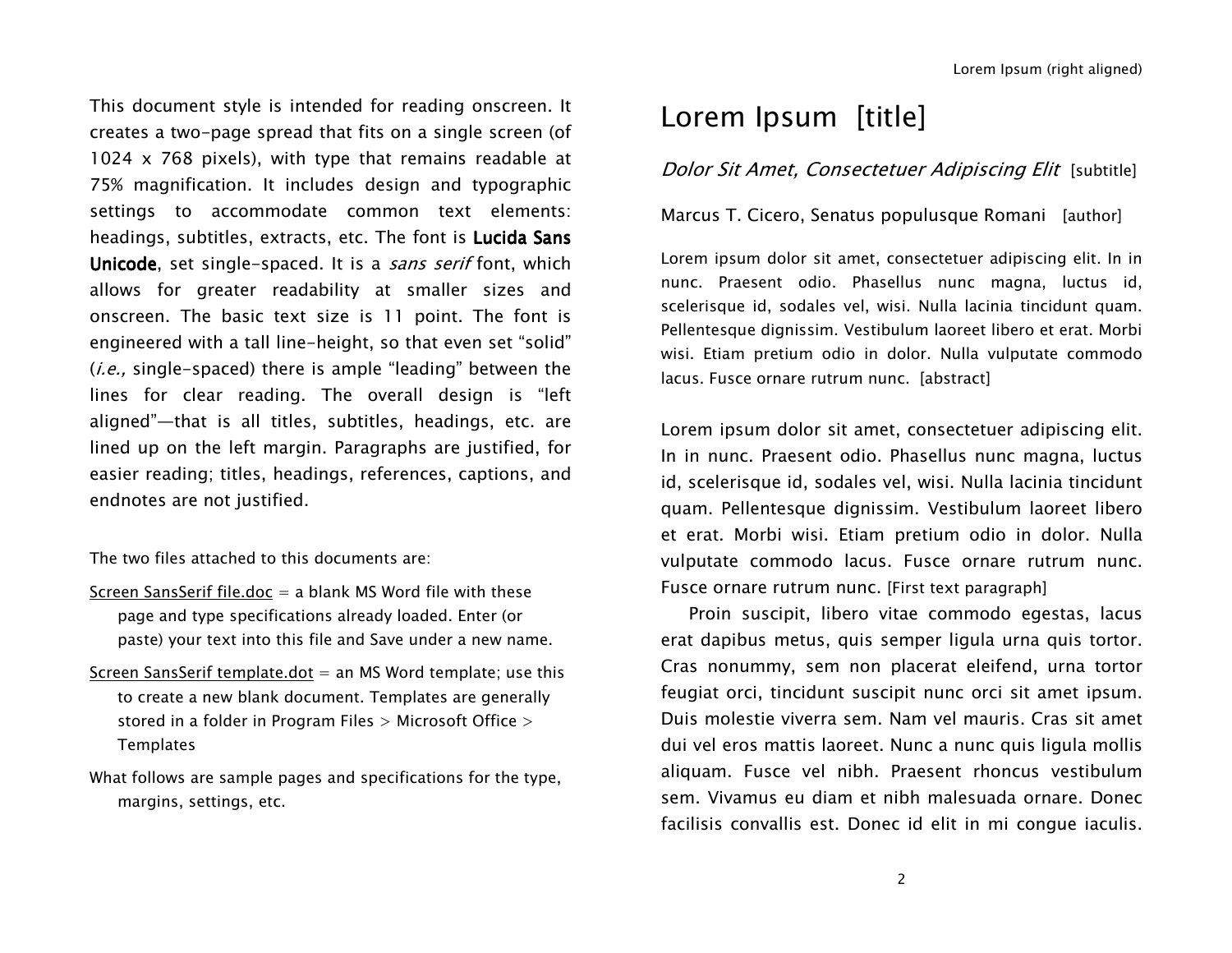Mauris ac sem id nibh tincidunt tincidunt. Donec nulla sem, aliquam in, dignissim vel, faucibus a, lorem. [Body text paragraph]

Pellentesque nunc orci, faucibus in, venenatis at, facilisis vehicula, erat. Nulla facilisi. Fusce quis quam sit amet magna suscipit venenatis. Quisque hendrerit est et nisl. Sed <sup>a</sup> ligula. Aenean sed metus. Phasellus eleifend massa id odio. Ut scelerisque faucibus tellus. Maecenas sed erat eget massa luctus sagittis. Vestibulum ultrices imperdiet mauris. Cras malesuada sapien. Nullam laoreet. Lorem ipsum dolor sit amet, consectetuer adipiscing elit. Fusce scelerisque dictum enim. Phasellus a nisl eget neque condimentum sagittis. Curabitur magna purus, hendrerit vel, euismod in, sollicitudin at, dui. Phasellus cursus ante eu enim auctor condimentum. Duis augue lectus, pretium vitae, tempor id, dapibus a, leo. Pellentesque mattis sem nec felis. Aenean turpis sem, tristique at, gravida ultrices, lobortis vel, turpis.<sup>1</sup> [Block text]

# Heading 1

[Note: use First Text Paragraph style after <sup>a</sup> Heading] Integer laoreet pretium magna. Vestibulum luctus facilisis justo. Etiam dui. Quisque et felis quis neque faucibus tempus. Cras dictum hendrerit dolor. Sed pulvinar, quam sit amet mollis egestas, orci eros hendrerit est, mollis

pharetra erat lorem non ipsum. Nam in purus. Nulla orci felis, tempor nec, dapibus quis, laoreet in, diam. Cum sociis natoque penatibus et magnis dis parturient montes, nascetur ridiculus mus. Ut id odio id wisi malesuada aliquet. Nullam pharetra vestibulum tellus. Fusce vulputate fermentum tortor. Duis vel eros. Aenean pellentesque fringilla dolor.

## Heading 2

Aliquam magna. Etiam posuere tellus non metus. Nam placerat, nibh <sup>a</sup> suscipit vulputate, arcu nibh eleifend quam, sit amet rutrum dolor neque ac leo. Suspendisse potenti. Vivamus tristique iaculis libero. Ut ac nulla ac nulla lacinia volutpat. Vestibulum convallis dictum pede. Nullam commodo interdum risus. Aliquam lacinia. Aliquam molestie ipsum gravida augue.<sup>2</sup>

Lorem ipsum dolor sit amet, consectetuer adipiscing elit. In in nunc. Praesent odio. Phasellus nunc magna, luctus id, scelerisque id, sodales vel, wisi. Nulla lacinia tincidunt quam. Pellentesque dignissim. Vestibulum laoreet libero et erat. Morbi wisi. Etiam pretium odio in dolor. Nulla vulputate commodo lacus. Fusce ornare rutrum nunc.

### Heading 3

Proin suscipit, libero vitae commodo egestas, lacus erat dapibus metus, quis semper ligula urna quis tortor. Cras nonummy, sem non placerat eleifend, urna tortor feugiat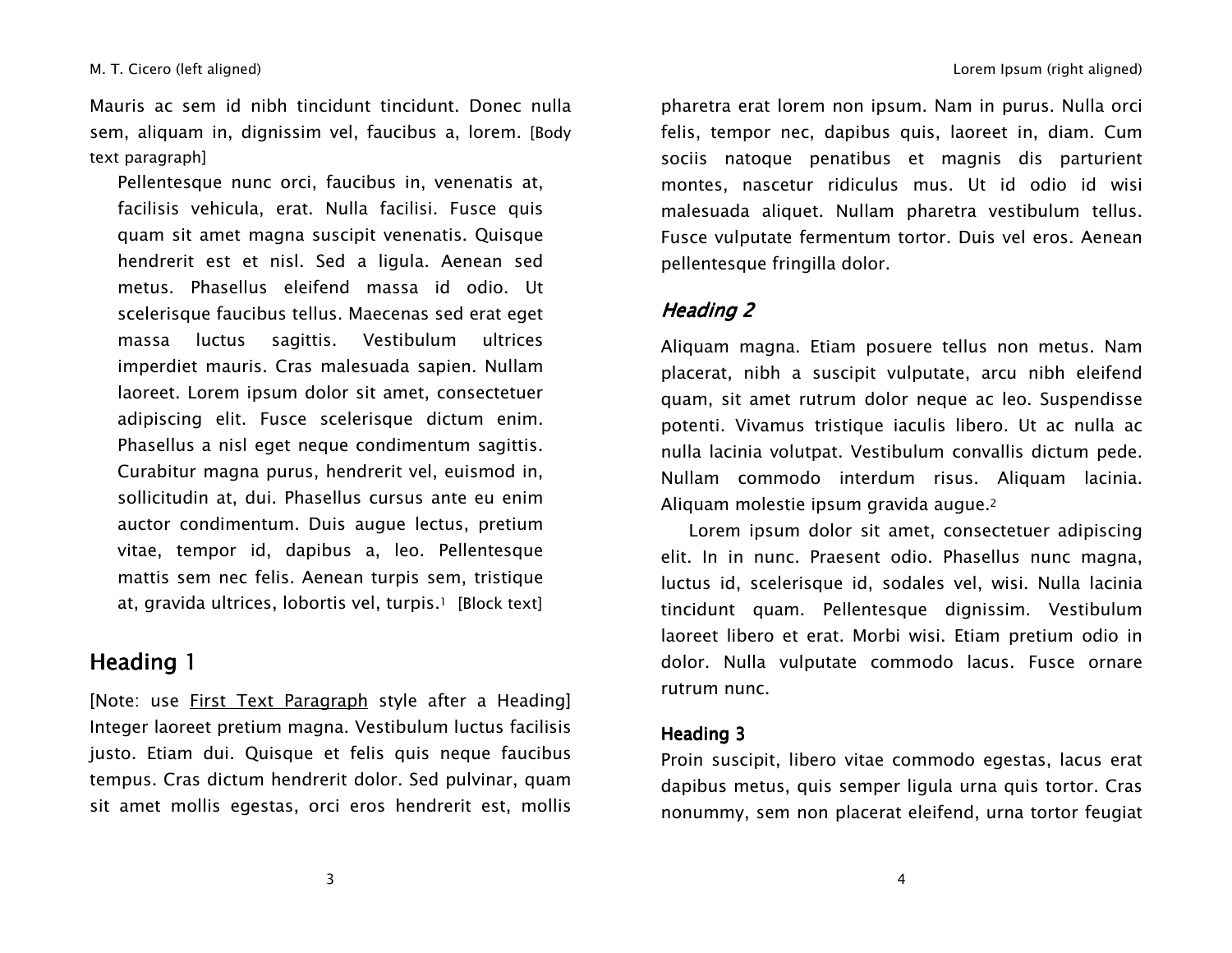orci, tincidunt suscipit nunc orci sit amet ipsum. Duis molestie viverra sem. Nam vel mauris. Cras sit amet dui vel eros mattis laoreet. Nunc a nunc quis ligula mollis aliquam. Fusce vel nibh. Praesent rhoncus vestibulum sem. Vivamus eu diam et nibh malesuada ornare. Donec facilisis convallis est. Donec id elit in mi congue iaculis. Mauris ac sem id nibh tincidunt tincidunt. Donec nulla sem, aliquam in, dignissim vel, faucibus a, lorem.



The Twentieth Century inherited the Remington Typewriter, <sup>a</sup> marvel of mechanical achievement, but bequeaths to its successor the improved PDF file. [Caption]

Pellentesque nunc orci, faucibus in, venenatis at, facilisis vehicula, erat. Nulla facilisi. Fusce quis quam sit amet magna suscipit venenatis. Quisque hendrerit est et

nisl. Sed <sup>a</sup> ligula. Aenean sed metus. Phasellus eleifend massa id odio. Ut scelerisque faucibus tellus. Maecenas sed erat eget massa luctus sagittis. Vestibulum ultrices imperdiet mauris. Cras malesuada sapien. Nullam laoreet. Lorem ipsum dolor sit amet, consectetuer adipiscing elit. Fusce scelerisque dictum enim. Phasellus <sup>a</sup> nisl eget neque condimentum sagittis. Curabitur magna purus, hendrerit vel, euismod in, sollicitudin at, dui. Phasellus cursus ante eu enim auctor condimentum. Duis augue lectus, pretium vitae, tempor id, dapibus a, leo. Pellentesque mattis sem nec felis. Aenean turpis sem, tristique at, gravida ultrices, lobortis vel, turpis.

Integer laoreet pretium magna. Vestibulum luctus facilisis justo. Etiam dui. Quisque et felis quis neque faucibus tempus. Cras dictum hendrerit dolor. Sed pulvinar, quam sit amet mollis egestas, orci eros hendrerit est, mollis pharetra erat lorem non ipsum. Nam in purus. Nulla orci felis, tempor nec, dapibus quis, laoreet in, diam. Cum sociis natoque penatibus et magnis dis parturient montes, nascetur ridiculus mus. Ut id odio id wisi malesuada aliquet. Nullam pharetra vestibulum tellus. Fusce vulputate fermentum tortor. Duis vel eros. Aenean pellentesque fringilla dolor.

Aliquam magna. Etiam posuere tellus non metus. Nam placerat, nibh <sup>a</sup> suscipit vulputate, arcu nibh eleifend quam, sit amet rutrum dolor neque ac leo. Suspendisse potenti. Vivamus tristique iaculis libero. Ut ac nulla ac nulla lacinia volutpat. Vestibulum convallis dictum pede.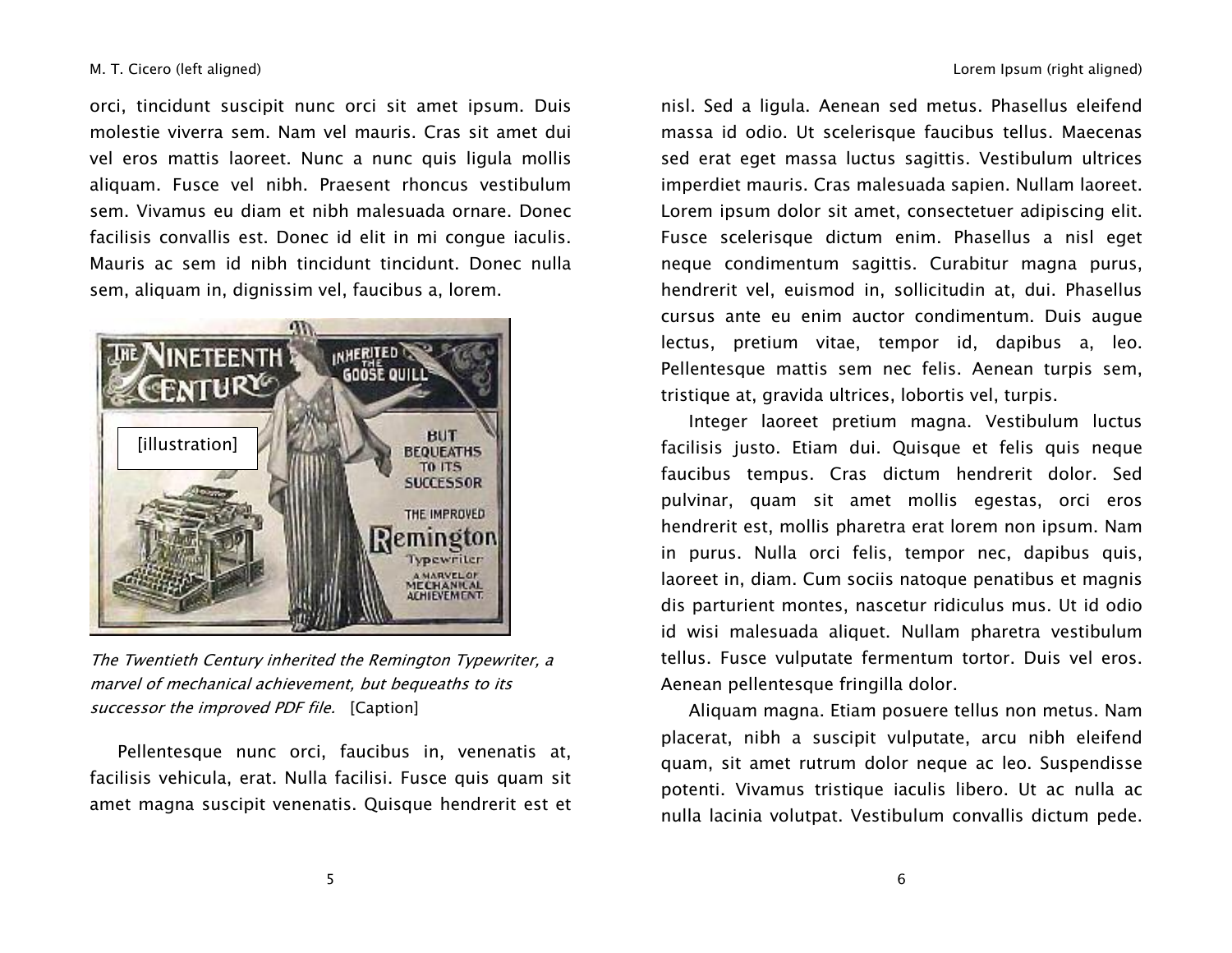Nullam commodo interdum risus. Aliquam lacinia. Aliquam molestie ipsum gravida augue.

# Literature Cited

- Adams, L., and H. B. Adams. 1959. Black-tailed jackrabbit carcasses on highways in Nevada, Idaho and California. Ecology 40(4): 718-720.
- Allen, P. F. 1942. Defensive control of rodents and rabbits. *J.* Wildl. Mgmt. 6(2): 122-132.
- Anonymous. 1966. Control of the black-tailed hare (Lepus calIfornicus) with prolin baits. Weed and Vertebrate Pest Control News, Dec. 15, 1966. 2.
- Balser, D. S. 1964. Antifertility agents in vertebrate pest control. *Proc. 2nd Vertebrate Pest Conf*., 133–137.
- Boyd, L. M. 1969. Checking up. Times News, Twin Falls, Idaho, Tues., March 18, 1969.
- Bronson, F. H., and 0. W. Tiemier. 1958. The Kansas jackrabbit. Kansas Fish and Game 15(3): 3-5.
- Brown, H. L. 1947. Coaction of jackrabbit, cottontail, and vegetation in <sup>a</sup> mixed prairie. Trans. Kansas Acad. Sci., 50(1): 28-44.
- Chang, M. C, and R. Yanagimachi. 1965. Effect of estrogens and other compounds as oral antiferti1ity agents on the development of rabbit ova and hamster embryos. *Fertility and Sterility* 16(3): 281–291. [References/Bibliography style]

# Design Specifications

## Page:

Size <sup>=</sup> 5.5 <sup>x</sup> 8.5 inches, 2 pages per sheet Text Block <sup>=</sup> 3.9" <sup>x</sup> 6.7" (or 23.4 <sup>x</sup> 40.2 picas) 28 text lines per page

## Margins:

Top (to header)  $= .5"$ Top (to text block)  $= .8"$ Bottom (from footer/Page Number) <sup>=</sup> .5" Bottom (from text block) <sup>=</sup> 1" Left <sup>=</sup> .8" Gutter <sup>=</sup> .8" (= .4" each side)  $Riaht = .8"$ 

## Type:

- **Abstract**: Type = Lucida Sans Unicode, 10 point; alignment = Justified
- **Author:** Type = Lucida Sans Unicode, 11 point; alignment = Left; 12 points space after
- **Block Text**: Type = Lucida Sans Unicode, 11point; alignment = Justified; left & right margins indent .25"; no paragraph indent. Suggest adding 1 blank line before and after.
- **Body Text:** Type = Lucida Sans Unicode, 11 point; alignment = Justified; first line indent  $= .25"$